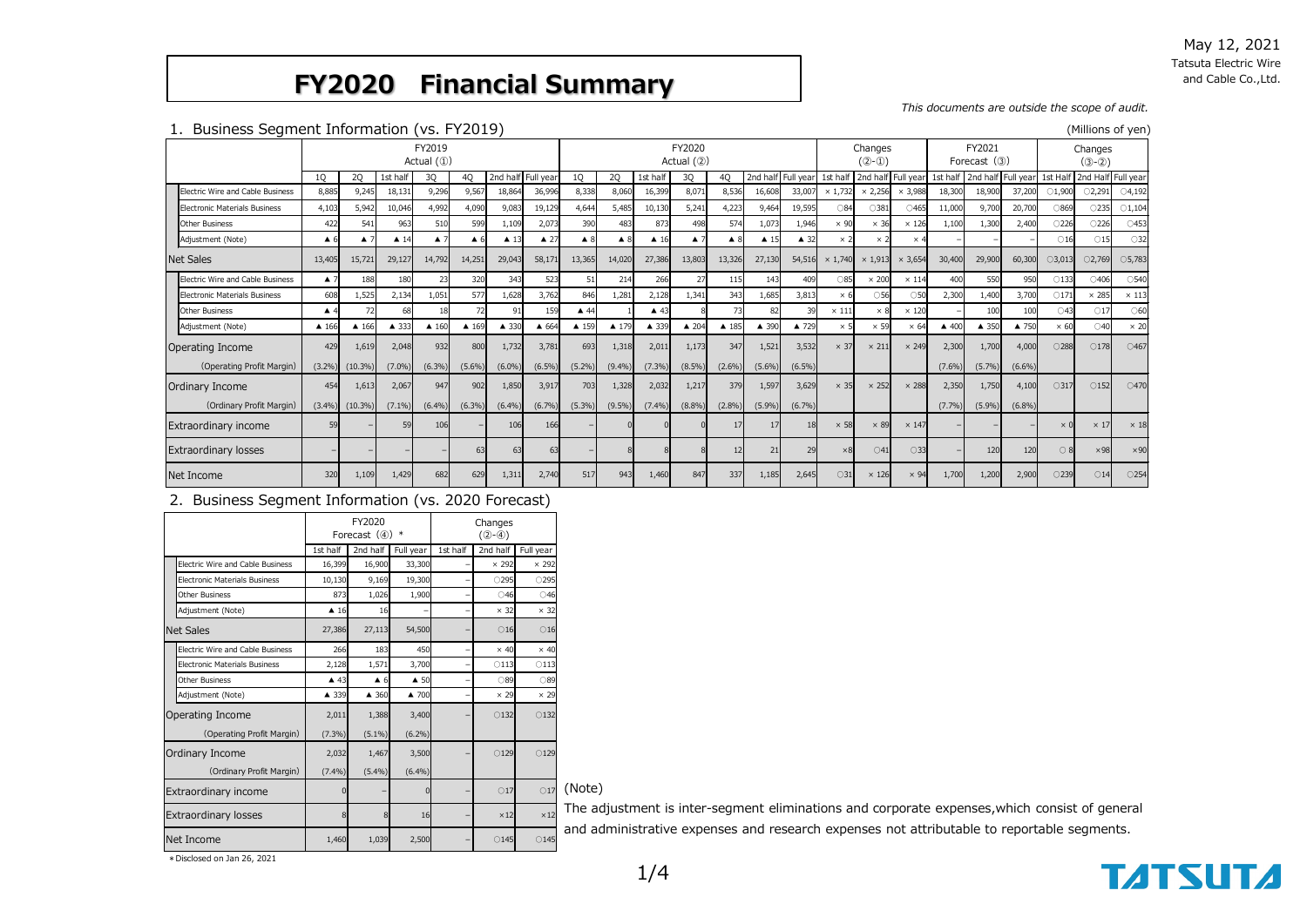#### 3.Consolidated Financial Statements 【Comparison of Consolidated Statements of Income】

|                                            | (A)                                       |        | (B)                                       |        |                   | (Millions of yen) |
|--------------------------------------------|-------------------------------------------|--------|-------------------------------------------|--------|-------------------|-------------------|
|                                            | FY2019                                    |        | FY2020                                    |        | Changes           | Percent change    |
|                                            | (From April 1, 2019 to<br>March 31, 2020) |        | (From April 1, 2020 to<br>March 31, 2021) |        | $(B)-(A)$         | $((B)-(A))/(A)$   |
| Net sales                                  | 58,171                                    | 100.0% | 54,516                                    | 100.0% | $\triangle$ 3,654 | $-6.3%$           |
| Cost of sales                              | 44,367                                    | 76.3%  | 41,301                                    | 75.8%  | $\triangle$ 3,065 | $-6.9%$           |
| Gross profit                               | 13,803                                    | 23.7%  | 13,215                                    | 24.2%  | $\triangle$ 588   | $-4.3%$           |
| Total selling, general and administrative  |                                           |        |                                           |        |                   |                   |
| expenses                                   | 10,021                                    | 17.2%  | 9,682                                     | 17.8%  | $\triangle$ 339   | $-3.4%$           |
| Operating profit                           | 3,781                                     | 6.5%   | 3,532                                     | 6.5%   | $\triangle$ 249   | $-6.6%$           |
| Non-operating income                       |                                           |        |                                           |        |                   |                   |
| Interest income                            | 7                                         |        | 15                                        |        |                   |                   |
| Dividend income                            | 23                                        |        | 18                                        |        | △4                |                   |
| Royalty income                             | 18                                        |        | 18                                        |        | $\triangle$ 0     |                   |
| Subsidy income                             | 89                                        |        | 24                                        |        | $\triangle$ 65    |                   |
| Other                                      | 30 <sup>1</sup>                           |        | 42                                        |        | 12                |                   |
| Total non-operating income                 | 168                                       | 0.3%   | 119                                       | 0.2%   | △49               | $-29.6%$          |
| Non-operating expenses                     |                                           |        |                                           |        |                   |                   |
| Interest expenses                          | 9                                         |        | 6                                         |        | $\triangle$ 3     |                   |
| Foreign exchange losses                    | 15                                        |        | 6                                         |        | $\triangle 8$     |                   |
| Other                                      | $\overline{z}$                            |        | 8                                         |        |                   |                   |
| Total non-operating expenses               | $\overline{32}$                           | 0.1%   | 22                                        | 0.0%   | $\triangle$ 10    | $-32.0%$          |
| Ordinary profit                            | 3,917                                     | 6.7%   | 3,629                                     | 6.7%   | $\triangle$ 288   | $-7.4%$           |
| Extraordinary income                       |                                           |        |                                           |        |                   |                   |
| Gain on sales of investment securities     | 106                                       |        | O                                         |        | $\triangle$ 105   |                   |
| Gain on sales of non-current assets        |                                           |        | 17                                        |        | 17                |                   |
| Insurance claim income                     | 59                                        |        |                                           |        | $\triangle$ 59    |                   |
| Total extraordinary income                 | 166                                       | 0.3%   | 18                                        | 0.0%   | $\triangle$ 147   | $-88.9%$          |
| <b>Extraordinary losses</b>                |                                           |        |                                           |        |                   |                   |
| Loss on valuation of investment securities | 57                                        |        |                                           |        | $\triangle$ 57    |                   |
| Impairment loss                            | 5                                         |        |                                           |        | $\triangle$ 5     |                   |
| Loss on abandonment of non-current assets  |                                           |        | 29                                        |        | 29                |                   |
| Total extraordinary losses                 | 63                                        | 0.1%   | 29                                        | 0.1%   | $\wedge$ 33       | $-53.3%$          |
| Profit before income taxes                 | 4,020                                     | 6.9%   | 3,618                                     | 6.6%   | $\triangle$ 402   | $-10.0%$          |
| Income taxes - current                     | 1,336                                     |        | 1,075                                     |        | $\triangle$ 260   |                   |
| Income taxes - deferred                    | $\triangle$ 56                            |        | $\triangle$ 102                           |        | $\triangle$ 46    |                   |
| Total income taxes                         | 1,279                                     | 2.2%   | 972                                       | 1.8%   | $\triangle$ 307   | $-24.0%$          |
| Profit                                     | 2,740                                     |        | 2,645                                     |        | $\triangle$ 94    |                   |
| Profit attributable to owners of parent    | 2,740                                     | 4.7%   | 2,645                                     | 4.9%   | $\triangle$ 94    | $-3.5%$           |

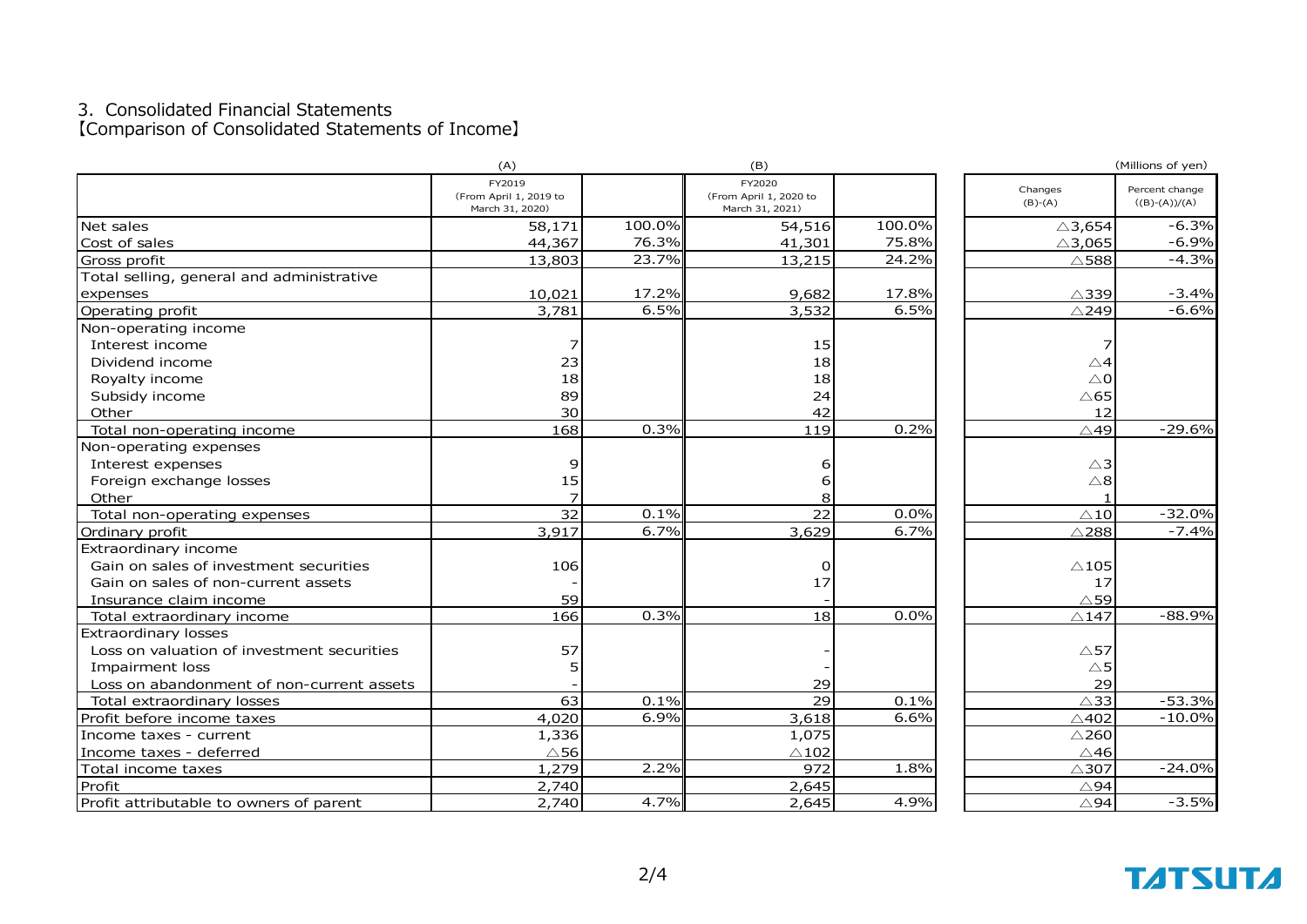### 【Comparison of Consolidated Balance Sheets】

|                                        | (A)              |        | (B)              |        | (Millions of yen) |                                                       | (A)               |         | (B)               |        | (Millions of yen)  |
|----------------------------------------|------------------|--------|------------------|--------|-------------------|-------------------------------------------------------|-------------------|---------|-------------------|--------|--------------------|
|                                        | FY2019           |        | FY2020           |        | Changes           |                                                       | FY2019            |         | FY2020            |        | Changes            |
|                                        | (As of March 31, |        | (As of March 31, |        | $(B)-(A)$         |                                                       | (As of March 31,  |         | (As of March 31,  |        | $(B)-(A)$          |
|                                        | 2020)            |        | 2021)            |        |                   |                                                       | 2020)             |         | 2021)             |        |                    |
| Assets                                 |                  |        |                  |        |                   | Liabilities                                           |                   |         |                   |        |                    |
| Current assets                         |                  |        |                  |        |                   | Current liabilities                                   |                   |         |                   |        |                    |
| Cash and deposits                      | 1,462            |        | 1,444            |        | $\triangle$ 18    | Notes and accounts payable - trade                    | 3,963             |         | 3,757             |        | $\triangle$ 206    |
| Notes and accounts receivable - trade  | 16,682           |        | 14,457           |        | $\triangle$ 2,224 | Current portion of long-term borrowings               | 1,000             |         |                   |        | $\triangle$ 1,000  |
| Inventory                              | 7,923            |        | 9,040            |        | 1,116             | Accounts payable - other                              | 926               |         | 928               |        |                    |
| Short-term loans receivable            | 10,660           |        | 12,579           |        | 1,918             | Accrued expenses                                      | 1,493             |         | 1,469             |        | $\triangle$ 23     |
| Other                                  | 339              |        | 1,271            |        | 931               | Income taxes payable                                  | 843               |         | 541               |        | $\triangle$ 301    |
| Allowance for doubtful accounts        | $\triangle$ 205  |        | $\wedge$ 13      |        | 192               | Other                                                 | 721               |         | 979               |        | 258                |
| Total current assets                   | 36,864           | 67.1%  | 38,780           | 68.1%  | 1,915             | Total current liabilities                             | 8,948             | 16.3%   | 7,676             | 13.5%  | $\triangle$ 1,271  |
| Non-current assets                     |                  |        |                  |        |                   | Non-current liabilities                               |                   |         |                   |        |                    |
| Property, plant and equipment          |                  |        |                  |        |                   | Long-term borrowings                                  |                   |         | 900               |        | 900                |
| Buildings and structures, net          | 7,876            |        | 7,610            |        | $\triangle$ 265   | Provision for environmental measures                  | 110               |         |                   |        | $\triangle$ 110    |
| Machinery, equipment and vehicles, net | 2,562            |        | 3,357            |        | 794               | Retirement benefit liability                          | 1,599             |         | 1,301             |        | $\triangle$ 297    |
| Tools, furniture and fixtures, net     | 371              |        | 355              |        | $\triangle$ 15    | Asset retirement obligations                          | 62                |         | 70                |        |                    |
| Land                                   | 3,799            |        | 3,799            |        |                   | Deferred tax liabilities                              |                   |         |                   |        |                    |
| Construction in progress               | 947              |        | 606              |        | $\triangle$ 341   | Other                                                 | 110               |         | 109               |        | $\triangle 1$      |
| Total property, plant and equipment    | 15,556           | 28.3%  | 15,728           | 27.6%  | 172               | Total non-current liabilities                         | 1,883             | 3.4%    | 2,383             | 4.2%   | 500                |
| Intangible assets                      |                  |        |                  |        |                   | Total liabilities                                     | 10,831            | 19.7%   | 10,060            | 17.7%  | $\triangle$ 771    |
| Software                               | 143              |        | 138              |        | $\triangle 5$     | Net assets                                            |                   |         |                   |        |                    |
| Software in progress                   |                  |        |                  |        |                   | Shareholders' equity                                  |                   |         |                   |        |                    |
| Right to use facilities                |                  |        |                  |        | $\triangle$ 0     | Share capital                                         | 6,676             |         | 6,676             |        |                    |
| Other                                  |                  |        |                  |        | $\triangle$ 2     | Capital surplus                                       | 4,516             |         | 4,516             |        |                    |
| Total intangible assets                | 165              | 0.3%   | 158              | 0.3%   | $\triangle 6$     | Retained earnings                                     | 36,183            |         | 37,717            |        | 1,533              |
| Investments and other assets           |                  |        |                  |        |                   | Treasury shares                                       | $\triangle$ 2,458 |         | $\triangle$ 2,458 |        | $\bigtriangleup$ 0 |
|                                        |                  |        | 922              |        |                   | Total shareholders' equity                            | 44,918            | 81.7%   | 46,452            | 81.6%  | 1,533              |
| Investment securities                  | 815              |        |                  |        | 107               | Accumulated other comprehensive income                |                   |         |                   |        |                    |
| Long-term prepaid expenses             | 23               |        | 11               |        | $\triangle 12$    | Valuation difference on available-for-sale securities | 142               |         | 212               |        | 69                 |
| Deferred tax assets                    | 1,433            |        | 986              |        | $\triangle$ 447   | Deferred gains or losses on hedges                    | $\triangle$ 308   |         | 414               |        | 723                |
| Other                                  | 118              |        | 566              |        | 448               | Foreign currency translation adjustment               | $\triangle 57$    |         | $\triangle 62$    |        | $\triangle 5$      |
| Allowance for doubtful accounts        | $\triangle$ 7    |        | $\triangle$ 193  |        | $\triangle$ 186   | Remeasurements of defined benefit plans               | $\triangle$ 555   |         | $\triangle$ 114   |        | 440                |
| Total investments and other assets     | 2,384            | 4.3%   | 2,293            | 4.0%   | $\triangle$ 90    | Total accumulated other comprehensive income          | $\triangle$ 779   | $-1.4%$ | 449               | 0.8%   | 1,228              |
| Total non-current assets               | 18,106           | 32.9%  | 18,181           | 31.9%  | 74                | Total net assets                                      | 44,139            | 80.3%   | 46,901            | 82.3%  | 2,762              |
| Total assets                           | 54,970           | 100.0% | 56,961           | 100.0% | 1,990             | Total liabilities and net assets                      | 54,970            | 100.0%  | 56,961            | 100.0% | 1,990              |

# **TATSUTA**